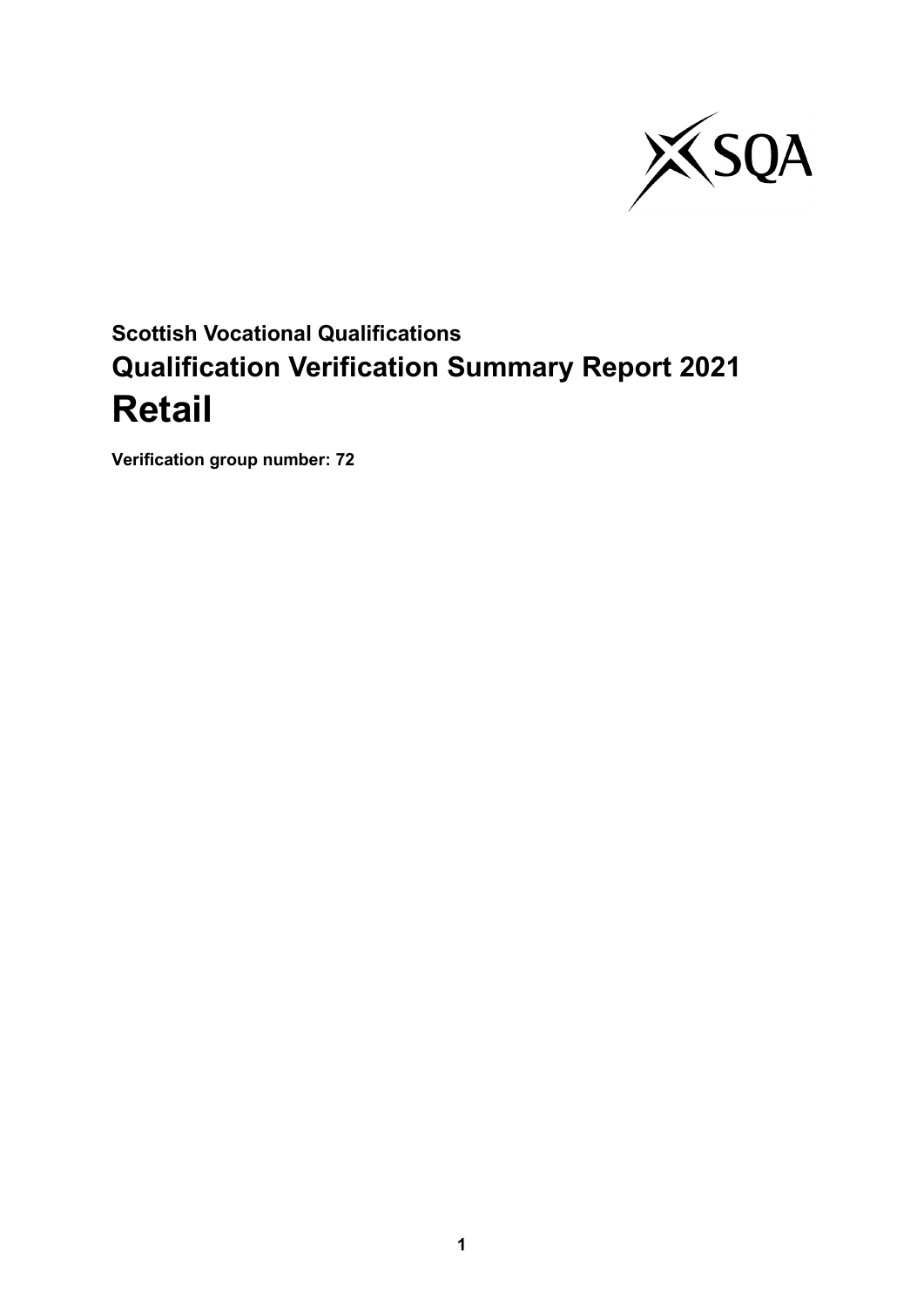### **Introduction**

Eleven centres were verified during session 2020–21, which was significantly less verification activity than normal due to COVID-19 restrictions. Despite the reduced number of centres visited, a large number of units were selected for verification.

The following units were verified:

#### **Retail Management level 6**

- FY7H 04 Organise the Delivery of Reliable Customer Service
- J0AB 04 Support Effective Team Working in a Retail Environment
- J0AC 04 Contribute to the Planning, Organisation and Evaluation of your Own Learning in a Retail Organisation
- J0AF 04 Plan Staffing Levels and Prepare Work Schedules for a Retail Organisation
- H5BN 04 Improve the Customer Relationship
- J09E 04 Assess, Monitor and Control Risks to Health and Safety and Provide Training in a Retail Organisation
- J0BX 04 Plan and Allocate Work to Staff in a Retail Organisation

#### **Retail Sales Professional level 6**

- J0AK 04 Check the Storage and Care of Stock in a Retail Organisation
- J0B1 04 Help Retail Customers to Choose Specialist Products in a Retail Organisation
- J0BA 04 Demonstrate Specialist Products to Customers in a Retail Organisation
- J0CG 04 Keep Stock Available, Correctly Priced and Maintain Quality of Stock in a Retail **Organisation**
- J0AT 04 Identify the Retail Customer's Credit or Hire-purchase Requirements
- FY7H 04 Organise the Delivery of Reliable Customer Service
- H5BN 04 Improve the Customer Relationship
- J0AG 04 Help Colleagues to Learn in a Retail Organisation
- J0C1 04 Assess How Effective Displays are in a Retail Organisation
- J0D1 04 Provide a Payment Service at Point of Sale in a Retail Organisation

#### **Retail Skills level 5**

- H53W 04 Give Customers a Positive Impression of Yourself and Your Organisation
- J096 04 Work Out the Price of Customers' Retail Purchases
- J0CL 04 Work Effectively as Part of a Team in a Retail Organisation
- J0D1 04 Provide a Payment Service at Point of Sale in a Retail Organisation
- J0D6 04 Provide Information and Advice to Meet the Requirements of Retail Customers
- J0EF 04 Maintain Health and Safety Procedures in a Retail Organisation
- J0B2 04 Help Retail Customers Choose Products
- J0BD 04 Replenish Goods on Sale in a Retail Organisation
- J0CG 04 Keep Stock Available, Correctly Priced and Maintain Quality of Stock in a Retail **Organisation**
- J0DD 04 Put Goods into Storage in a Retail Organisation
- J0AC 04 Contribute to the Planning, Organisation and Evaluation of your Own Learning in a Retail Environment
- J0D4 04 Follow Procedures for Retail Sales of Age-restricted Items
- J09H 04 Monitor and Resolve Customer Complaints within a Retail Organisation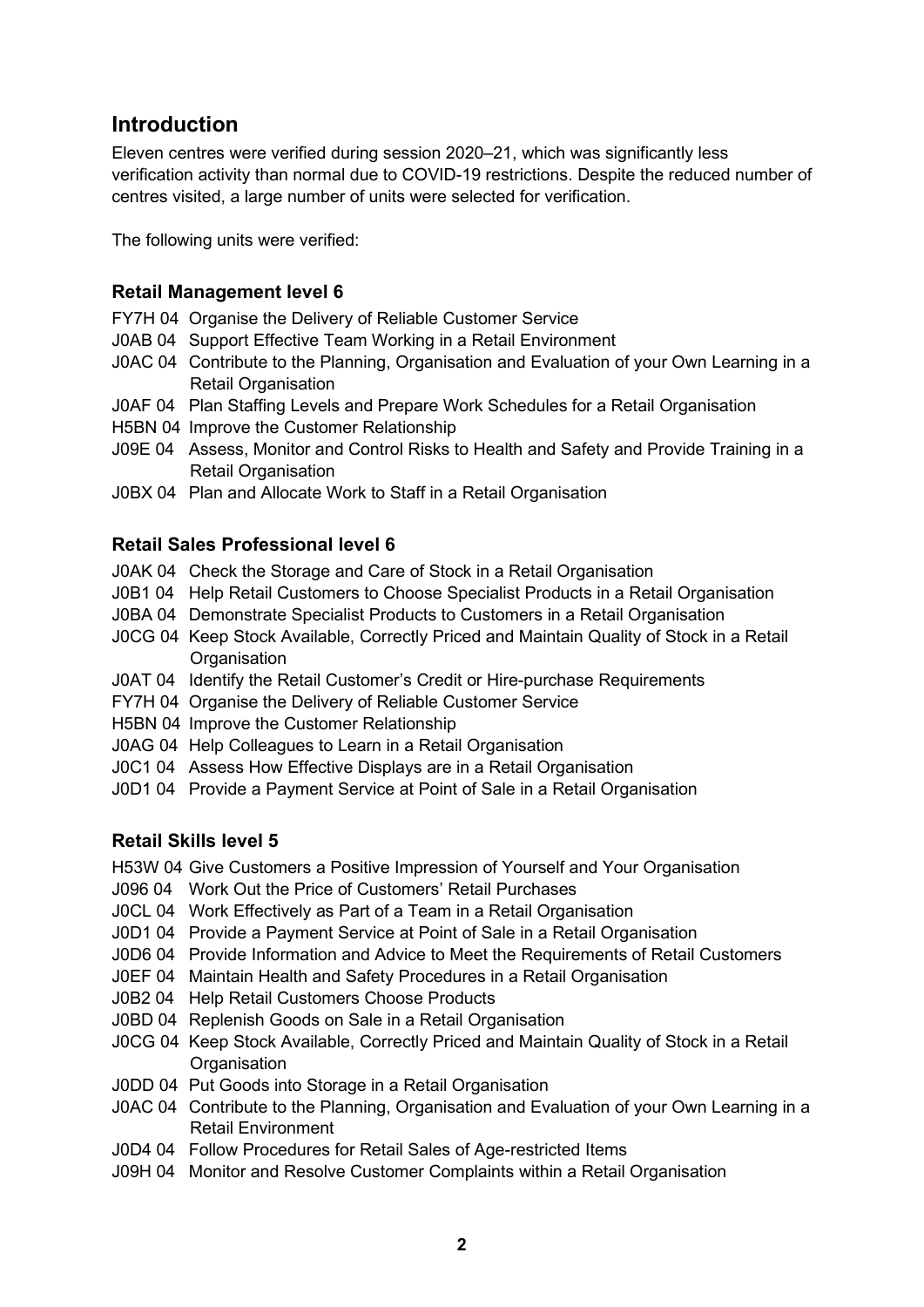- J096 04 Work out the Price of Customers' Retail Purchases
- J095 04 Promote Particular Retail Products
- J0F9 04 Prepare Newspapers and Magazines for Return to the Merchandiser
- J0AB 04 Support Effective Team Working
- J09G 04 Develop Effective Working Relationships
- J09D 04 Identify and Analyse Opportunities for Solving Problems and Improving Retail **Operations**
- J09N 04 Monitor, Identify and Investigate Loss and Wastage in a Retail Organisation

# **Category 2: Resources**

#### **Criterion 2.1: Assessors and internal verifiers must be competent to assess and internally verify, in line with the requirements of the qualification.**

All verification reports confirmed that assessors and internal verifiers were qualified with a relevant assessor and/or internal verifier qualification. CPD records were up to date and confirm that assessors and internal verifiers are occupationally competent and meet assessment strategy requirements. In one centre it was recommended that assessors record their assessment visits as CPD opportunities, where they have been able to experience retail-specific activities.

#### **Criterion 2.4: There must be evidence of initial and ongoing reviews of assessment environments; equipment; and reference, learning and assessment materials.**

All centres provided evidence of regular communication, in the form of meeting minutes, where all aspects of the assessment process had been discussed and reviewed. Evidence of risk assessment and/or completed Site Selection Checklists were provided to confirm the safety of assessment environments and availability of resources for assessors and candidates. Learning and reference materials were provided by most centres, but some centres depended on the learning and reference materials provided by employers. All centres were using assessment records which confirmed achievement of individual unit performance and knowledge requirements. Records were mainly electronic, but some centres preferred using paper assessment documents.

# **Category 3: Candidate support**

#### **Criterion 3.2: Candidates' development needs and prior achievements (where appropriate) must be matched against the requirements of the award.**

Centres delivering Modern Apprenticeship programmes provided evidence of initial assessments carried out with candidates to identify any candidate prior experience and/or achievements. All centres provided evidence of candidate induction during which candidates received information relating to their respective qualifications, and when any development needs would be identified.

#### **Criterion 3.3: Candidates must have scheduled contact with their assessor to review their progress and to revise their assessment plans accordingly.**

All centres confirmed that due to COVID-19 restrictions, normal contact with candidates was not possible. Most centres had adapted their assessment procedures to include the use of technology for communicating with candidates, and assessment of knowledge was possible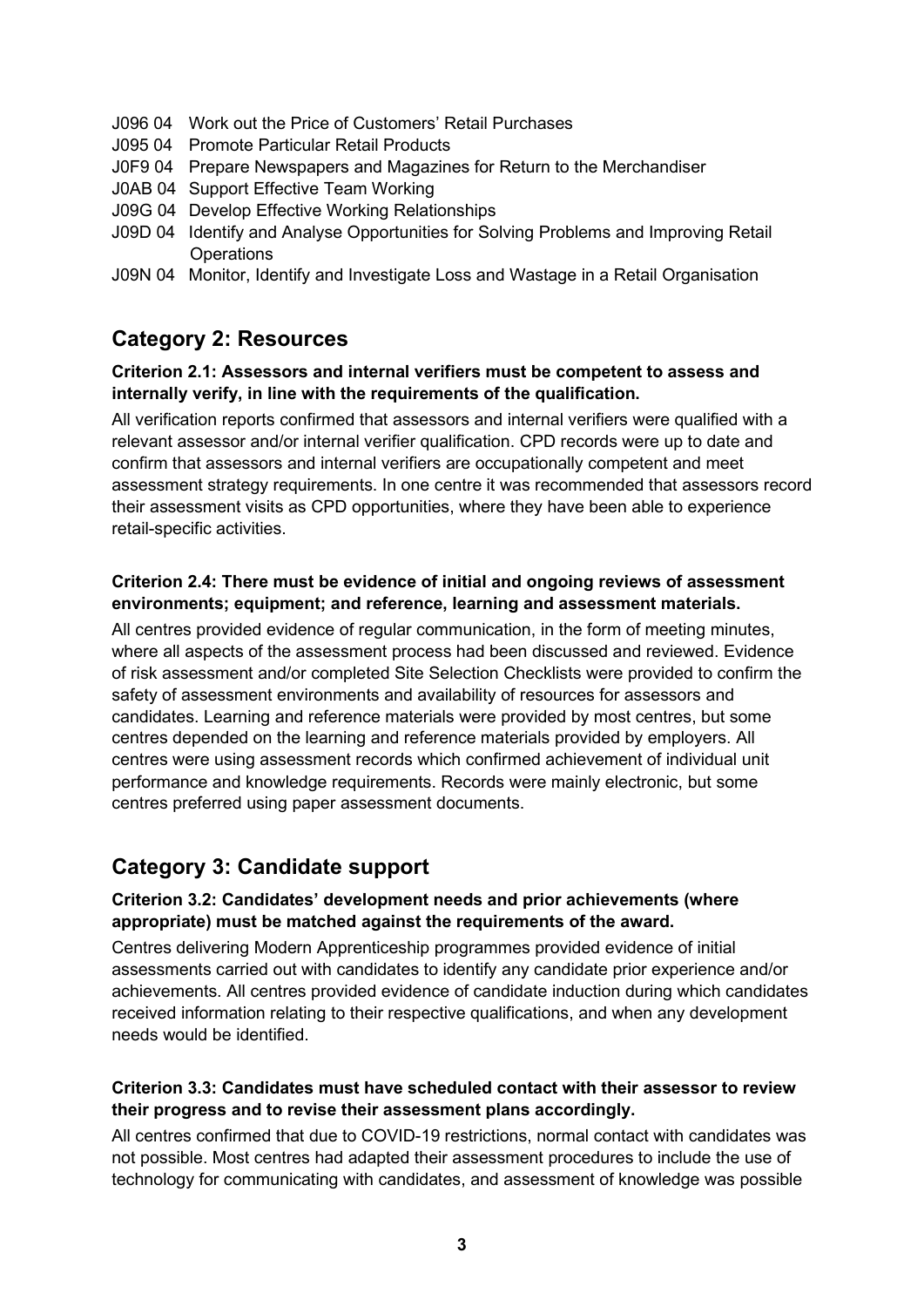using this medium. Direct observation of candidate performance was not possible due to lockdown restrictions and furlough arrangements. However, where contact between assessor and candidate was possible, there were records of this contact and any agreed actions.

Some verification visits took place once COVID-19 restrictions had been relaxed, in which case assessment plans had been updated as normal.

# **Category 4: Internal assessment and verification**

#### **Criterion 4.2: Internal assessment and verification procedures must be implemented to ensure standardisation of assessment.**

Verification reports for all centres recorded that internal assessment and verification procedures were being implemented in line with the centre's policy arrangements. Internal verification reports confirmed that assessments were valid, authentic, reliable, current and safe, and all centres provided evidence of standardisation activities.

#### **Criterion 4.3: Assessment instruments and methods and their selection and use must be valid, reliable, practicable, equitable and fair.**

In normal times, observation, questions and examination of product are the most commonly used methods of assessment for Retail SVQs. However, COVID-19 resulted in many retail outlets being closed and access to observation of candidates became impossible. Some centres were unable to continue to support candidates during this period but those centres that were able to continue with assessment were advised by SQA to rely on examination of product evidence supported by candidate and witness statements.

Verification activity carried out when lockdown restrictions were eased confirmed that assessment methods returned to the more traditional assessment methods: observation, examination of product evidence, responses to questions, and candidate and witness statements.

Many centres relied on the use of technology when carrying out assessments, and video and audio recordings provided evidence for remote observations. Centres have been advised that the use of technology is acceptable in assessment of SVQ units and should be subject to the same internal verification and standardisation procedures as other methods of assessment.

#### **Criterion 4.4: Assessment evidence must be the candidate's own work, generated under SQA's required conditions.**

All verification reports confirmed that candidates were signing declarations of authenticity to confirm that evidence submitted by them was their own work. Some centres were using the SQA authenticity declaration document while others developed their own form of authenticity statement. Centres using e-portfolios had incorporated a declaration statement into their systems which candidates agreed with.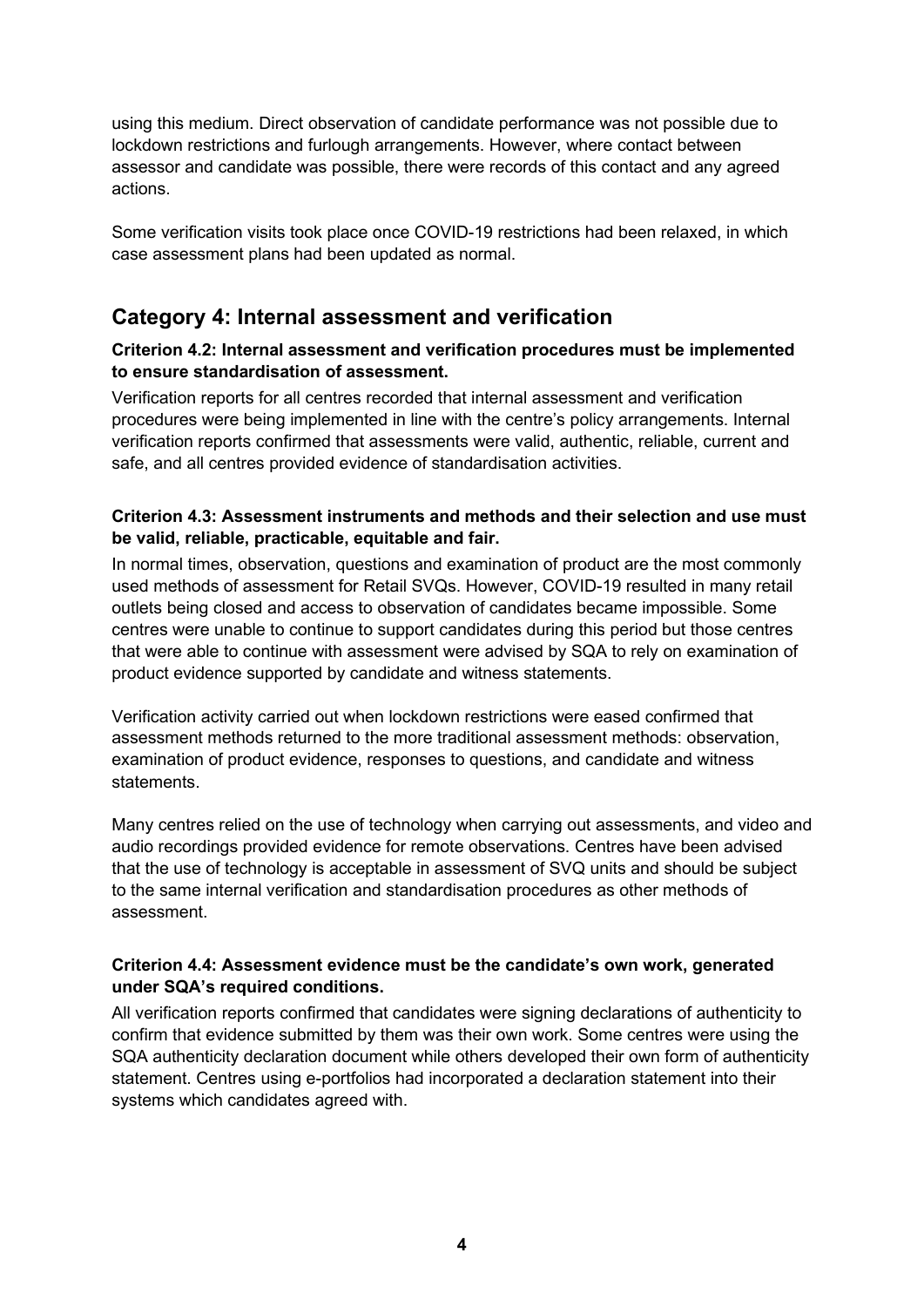#### **Criterion 4.6: Evidence of candidates' work must be accurately and consistently judged by assessors against SQA's requirements.**

Verification reports for all centres visited confirmed that assessment decisions sampled were accurate and consistent. Verification reports also confirmed that standardisation activities were taking place and internal verification activity was recorded to provide feedback on assessment decisions.

The use of technology has become more common because of centres having to adapt to COVID-19 restrictions. Where technology had been used, for example, video and/or audio recordings, verification reports confirmed that the same standardisation and internal verification processes were used as for the traditional methods of assessment.

#### **Criterion 4.7: Candidate evidence must be retained in line with SQA requirements.**

All centres confirmed that they were aware of SQA's current evidence retention requirements. Candidate evidence should be retained for six months from the date of resulting or from the date of contact with an SQA qualification verifier.

#### **Criterion 4.9: Feedback from qualification verifiers must be disseminated to staff and used to inform assessment practice.**

Verification reports confirmed that all centres had procedures in place for the dissemination of feedback from qualification verification reports. Generally, information is shared electronically with everyone involved and discussed at a staff meeting. Centres confirmed that any actions would be implemented immediately, and recommendations considered for their relevance to centre assessment procedures.